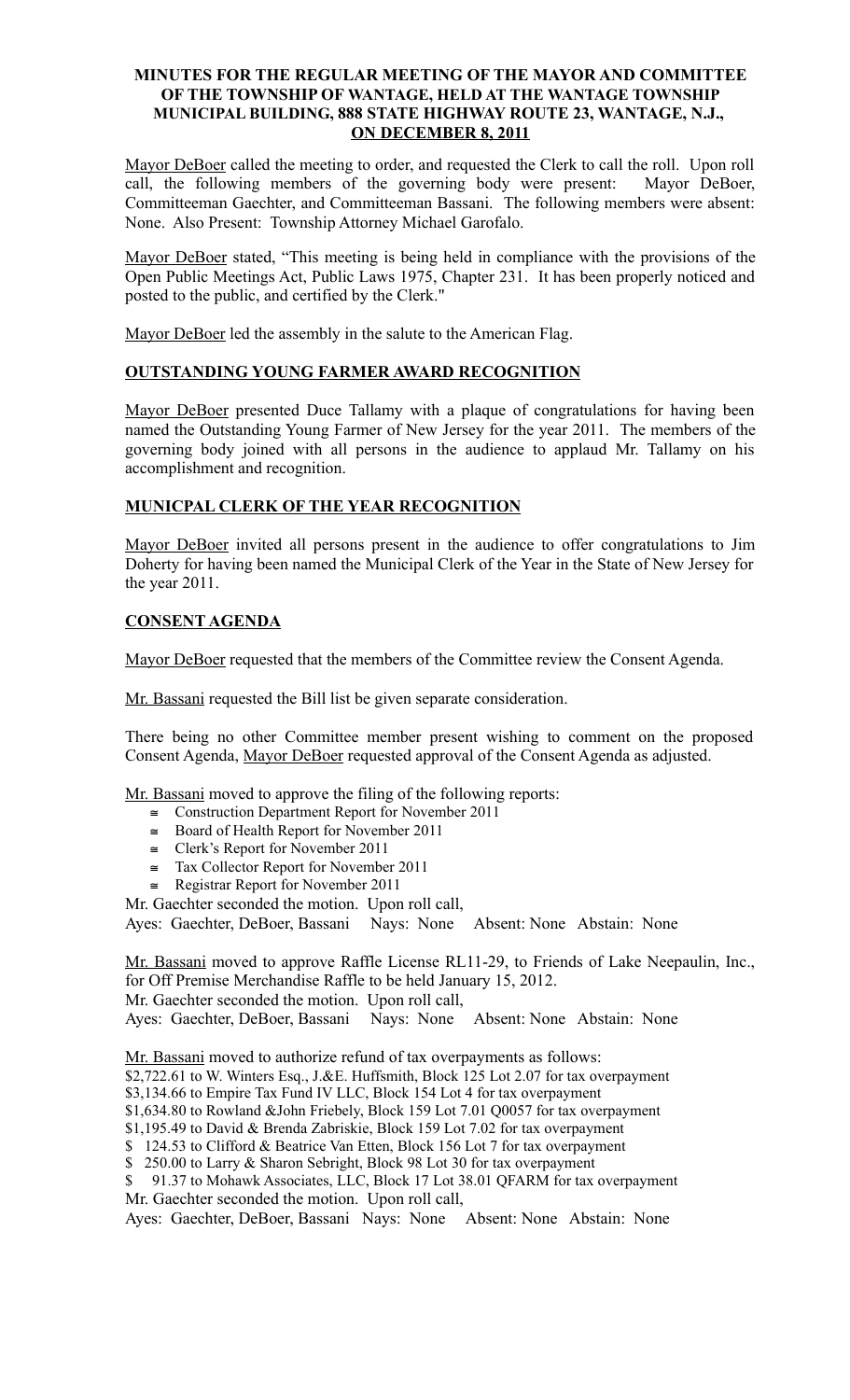### **PAGE TWO OF THE MINUTES OF DECEMBER 8, 2011**

## **CONSENT AGENDA, continued**

Mr. Bassani moved to authorize refund of tax sale premiums in the amount of \$1,000.00 to US Bank, for Block 76 Lot 29. Mr. Gaechter seconded the motion. Upon roll call, Ayes: Gaechter, DeBoer, Bassani Nays: None Absent: None Abstain: None

Mr. Bassani moved to authorize refund of Land Use Application L-9-2010 to Gary & Debra Olysyn in the amount of \$2,964, for Block 23 Lot 12.01. Mr. Gaechter seconded the motion. Upon roll call, Ayes: Gaechter, DeBoer, Bassani Nays: None Absent: None Abstain: None

Mr. Bassani moved to authorize renewal of Animal Control and Pound Shared Service Contract with Andover Township for calendar year 2012. Mr. Gaechter seconded the motion. Upon roll call, Ayes: Gaechter, DeBoer, Bassani Nays: None Absent: None Abstain: None

Mr. Bassani moved to authorize renewal of Animal Control and Pound Shared Service Contract with Franklin Borough for calendar year 2012. Mr. Gaechter seconded the motion. Upon roll call, Ayes: Gaechter, DeBoer, Bassani Nays: None Absent: None Abstain: None

Mr. Bassani moved to authorize renewal of Animal Control and Pound Shared Service Contract with Ogdensburg Borough for calendar year 2012. Mr. Gaechter seconded the motion. Upon roll call, Ayes: Gaechter, DeBoer, Bassani Nays: None Absent: None Abstain: None

Mr. Bassani moved to authorize renewal of the Contract with Space Wild animal Farm for removal of deer carcasses frm municipal road rights of way for calendar year 2012. Mr. Gaechter seconded the motion. Upon roll call, Ayes: Gaechter, DeBoer, Bassani Nays: None Absent: None Abstain: None

Mr. Bassani moved to confirm the award of contract to Kovatch Mobile Equipment Corp. in the amount of \$424,124 for the purchase of Fire Vehicle, in accordance with bid specifications submittal of November 2, 2011. Mr. Gaechter seconded the motion. Upon roll call, Ayes: Gaechter, DeBoer, Bassani Nays: None Absent: None Abstain: None

Mr. Bassani moved to authorize Renewal of Junkyard License to Charles & Annette Meissner for the year 2012, for Block 117, Lot 33. Mr. Gaechter seconded the motion. Upon roll call, Ayes: Gaechter, DeBoer, Bassani Nays: None Absent: None Abstain: None

Mr. Bassani moved to authorize Renewal of Junkyard License to Beemerville auto Wrecking for the year 2012, for Block 125, Lot 6.02. Mr. Gaechter seconded the motion. Upon roll call,

Ayes: Gaechter, DeBoer, Bassani Nays: None Absent: None Abstain: None

## **BILL LIST**

Mr. Bassani requested Check number 17518 on the Bill List be given separate consideration.

Mr. Gaechter moved to approve the Bill List for the meeting of December 8, 2011, excluding check 17518. Mr. Gaechter seconded the motion. Upon roll call, Ayes: Gaechter, DeBoer, Bassani Nays: None Absent: None Abstain: None

Mr. Bassani moved to approve the payment of Bill for Check number 17518. Mr. Gaechter seconded the motion. Upon roll call, Ayes: Gaechter, DeBoer Nays: None Absent: None Abstain: Bassani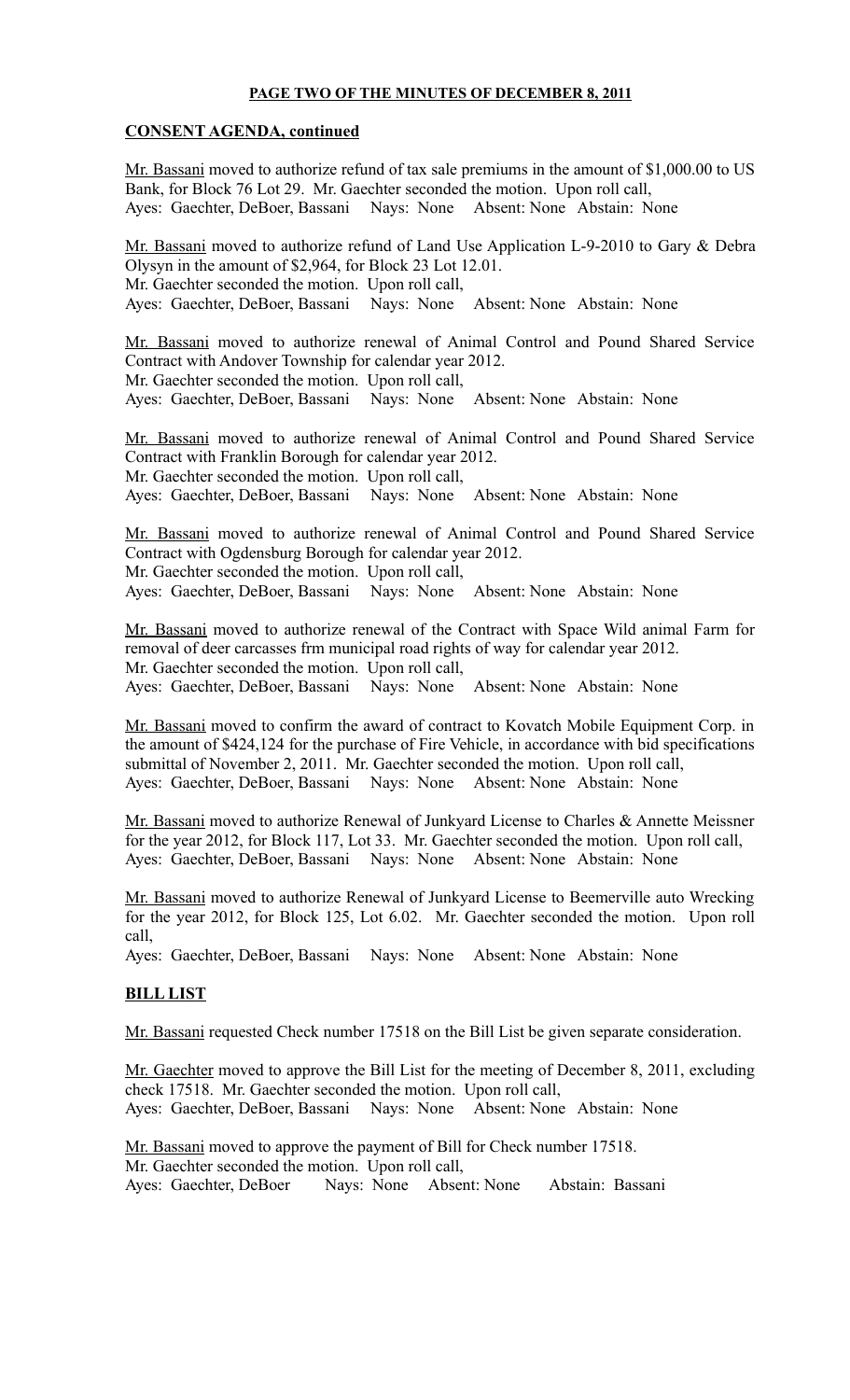#### **PAGE THREE OF THE MINUTES OF DECEMBER 8, 2011**

#### **ADMINISTRATOR REPORT**

Mr. Doherty informed the members of the governing body that Sussex Borough has approved the renewal of the Shared Service Agreement with Wantage Township for Assessor services for 2012.

Mr. Gaechter moved as follows:

Be it resolved, the Mayor and Clerk are authorized to sign the Shared Services Agreement with Sussex Borough for Wantage to provide Sussex Borough with the services of Tax Assessor for the year 2012. Mr. Bassani seconded the motion. Upon roll call, Ayes: Gaechter, DeBoer, Bassani Nays: None Absent: None Abstain: None

**Meeting Dates for 2012**: Mr. Doherty reviewed with the governing body proposed meeting dates for the year 2012. Mr. Doherty requested clarification regarding the desired meeting date for the month of July. After review and consideration, the date of July 26 was agreed upon by consensus.

**Organization Meeting Agenda**: Mr. Doherty reported that he has previously shared a draft agenda with the governing body for the Organization Meeting. Mr. Doherty invited input for any desired changes prior to that meeting date. Mr. Bassani asked if it was acceptable to make changes at the meeting. Mr. Doherty responded in the affirmative, explaining that the governing body could make any decisions they desired at the meeting.

**Enabling Resolution to Receive Green Acres Grant**: Mr. Doherty reviewed a proposed resolution needed by the State of New Jersey Green Acres Program for the release of a \$72,500 grant to Wantage, which will reimburse the Township's Open Space Trust Fund 50% of the money used to purchase the Plagar property for open space preservation earlier this year.

Mr. Bassani moved to adopt the following STATE OF NEW JERSEY DEPARTMENT OF ENVIRONMENTAL PROTECTION GREEN ACRES ENABLING RESOLUTION:

WHEREAS, the New Jersey Department of Environmental Protection, Green Acres Program ("State"), provides loans and/or grants to municipal and county governments and grants to nonprofit organizations for assistance in the acquisition and development of lands for outdoor recreation and conservation purposes; and

WHEREAS, Wantage Township desires to further the public interest by obtaining a grant of \$72,500 from the State to fund the following project: Wantage Township Plagar Site Acquisition NOW, THEREFORE, the governing body/board resolves that Mayor William DeBoer or the successor to the office of Mayor is hereby authorized to:

(a) Make application for such a grant

(b) Provide additional application information and furnish such documents as may be required (c) Act as the authorized correspondent of the above named applicant, and

WHEREAS, the State shall determine if the application is complete and in conformance with the scope and intent of the Green Acres Program, and notify the applicant of the amount of the funding award; and

WHEREAS, the applicant is willing to use the State's funds in accordance with such rules, regulations and applicable statutes, and is willing to enter into an agreement with the State for the above named project;

NOW, THEREFORE, BE IT RESOLVED BY THE MAYOR AND COMMITTEE OF THE TOWNSHIP OF WANTAGE

1. That the Mayor of the above named body is hereby authorized to execute an agreement and any amendment thereto with the State for the project known as Wantage Township Plagar Site Acquisition, and;

2. That the applicant has its matching share of the project, if a match is required, in the amount of \$127,500.

3. That, in the event the State's funds are less than the total project cost specified above, the applicant has the balance of funding necessary to complete the project, and;

4. The applicant agrees to comply with all applicable federal, state, and local laws, rules, and regulations in its performance of the project.

5. That this resolution shall take effect immediately.

Mr. Gaechter seconded the motion. Upon roll call,

Ayes: Gaechter, DeBoer, Bassani Nays: None Absent: None Abstain: None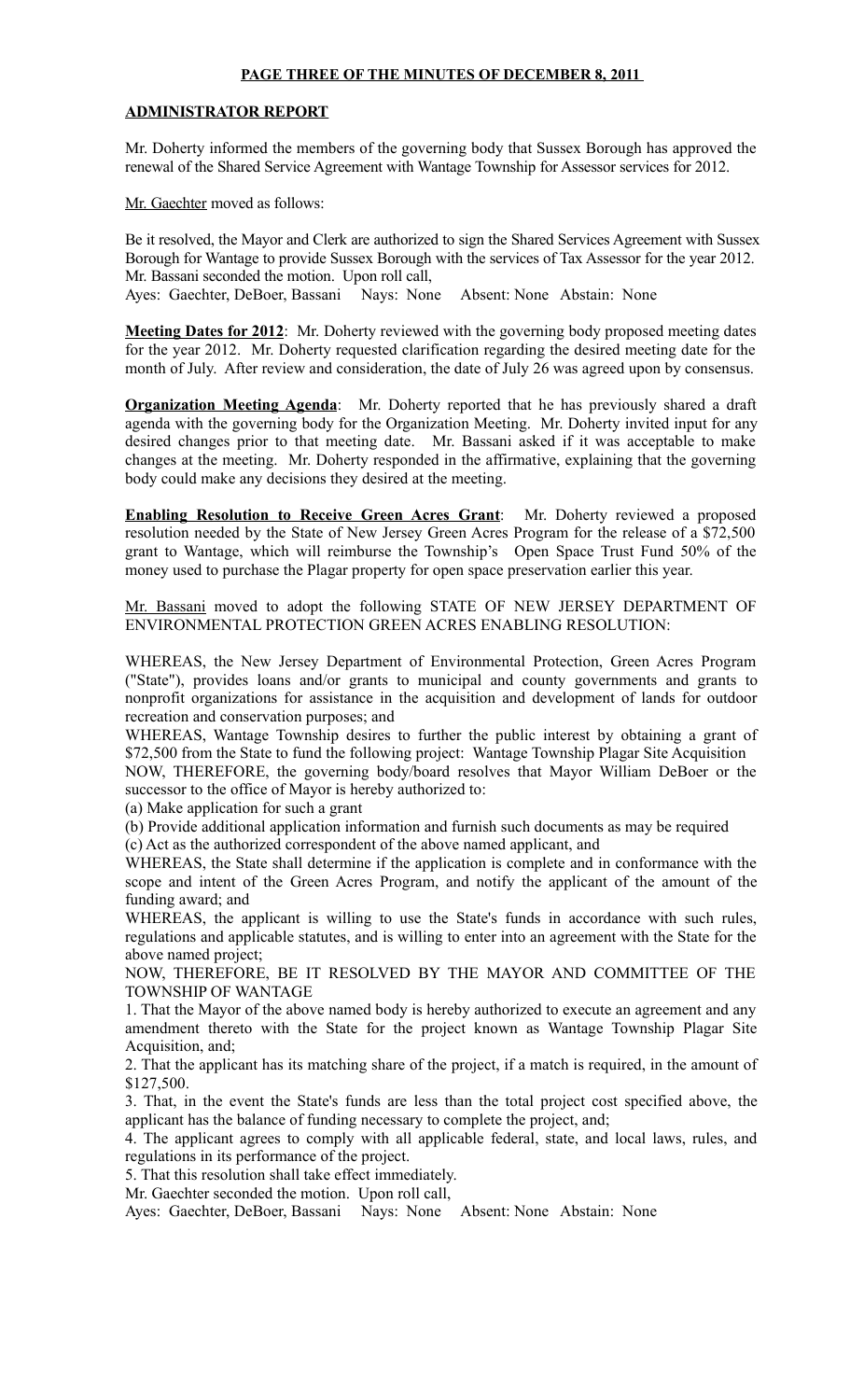## **PAGE FOUR OF THE MINUTES OF DECEMBER 8, 2011**

#### **ADMINISTRATOR REPORT, continued**

**Proposed Resolution for Canceling Current Year Appropriations to Surplus**: Mr. Doherty presented a proposed resolution which would cancel certain appropriation balances directly to surplus. Mr. Doherty explained the pros and cons of pursuing this budgeting strategy.

Mr. Gaechter moved to adopt the following resolution:

WHEREAS, N.J.S.A. 40A:4-60 allows the cancellation of unexpended balances of current year appropriations prior to December 31, and

WHEREAS, there are currently balances in the 2011 current fund budget which will not be encumbered, and grant revenues offset by appropriations which will not be physically realized,

NOW, THERFORE, BE IT RESOLVED, by the governing body of the Township of Wantage, County of Sussex, State of New Jersey that the following budget appropriations be cancelled to surplus:

| Tax Collector Other Expenses | \$5,000 |
|------------------------------|---------|
| Legal Service Other Expenses | 30,000  |
| Land Use Other Expenses      | 25,000  |

BE IT FURTHER RESOLVED, by the governing body of the Township of Wantage, County of Sussex, State of New Jersey that the following budget line items be cancelled:

Energy Efficiency Grant Revenue \$13,903.00

Energy Efficiency Grant Appropriation: \$13,903.00

Mr. Bassani seconded the motion. Upon roll call,

Ayes: Gaechter, DeBoer, Bassani Nays: None Absent: None Abstain: None

**Proposed Newsletter**: Mr. Doherty reviewed the proposed December newsletter with the governing body, mentioning that the Township would be undertaking a Christmas Tree collection through the Public Works Department this January. The members of the governing body expressed their consensus for proceeding with the newsletter.

**RFP For Alarm Monitoring Services**: Discussion took place regarding the outcome of the recent solicitation for Alarm Monitoring Services proposals, in which the only proposal received was from the existing vendor. Mr. Bassani outlined a proposed course of action for revisiting this solicitation process. The members of the governing body offered consensus for this proposed course of action.

**Negotiations**: Mr. Doherty stated that an executive session has been requested to discuss the status of employee union negotiations.

**Appointments**: Mr. Doherty explained that two actions are ready for confirmation, after having sifted through the bureaucracy of the New Jersey Civil Service Commission. Both of these actions represent previously-agreed upon appointments locally; the Township is now at a point where the State's procedures have caught up with the Township's desires.

Mr. Gaechter moved to

- a) Confirm appointment of Kevin Kervatt to the position of Fire Official of Wantage Township, in accordance with the procedures of the New Jersey Civil Service Commission.
- b) Confirm appointment of John Wyckoff to the position of Plumbing Subcode Official of Wantage Township, in accordance with the procedures of the New Jersey Civil Service Commission.

Mr. Bassani seconded the motion. Upon roll call,

Ayes: Gaechter, DeBoer, Bassani Nays: None Absent: None Abstain: None

**NJDOT Recommendation for "No Passing Zone" on State Route 284**: Mr. Doherty presented a letter from the New Jersey Department of Transportation, requesting the governing body consider adopting a resolution of endorsement for the creation of a No Passing Zone on Route 284. The members of the governing body directed Mr. Doherty to request additional data and background information regarding this issue prior to taking action.

**ATTORNEY REPORT**: Mr. Garofalo requested a brief executive session to discuss matters of attorney client privilege regarding Bonding for Clove Hill Manor project.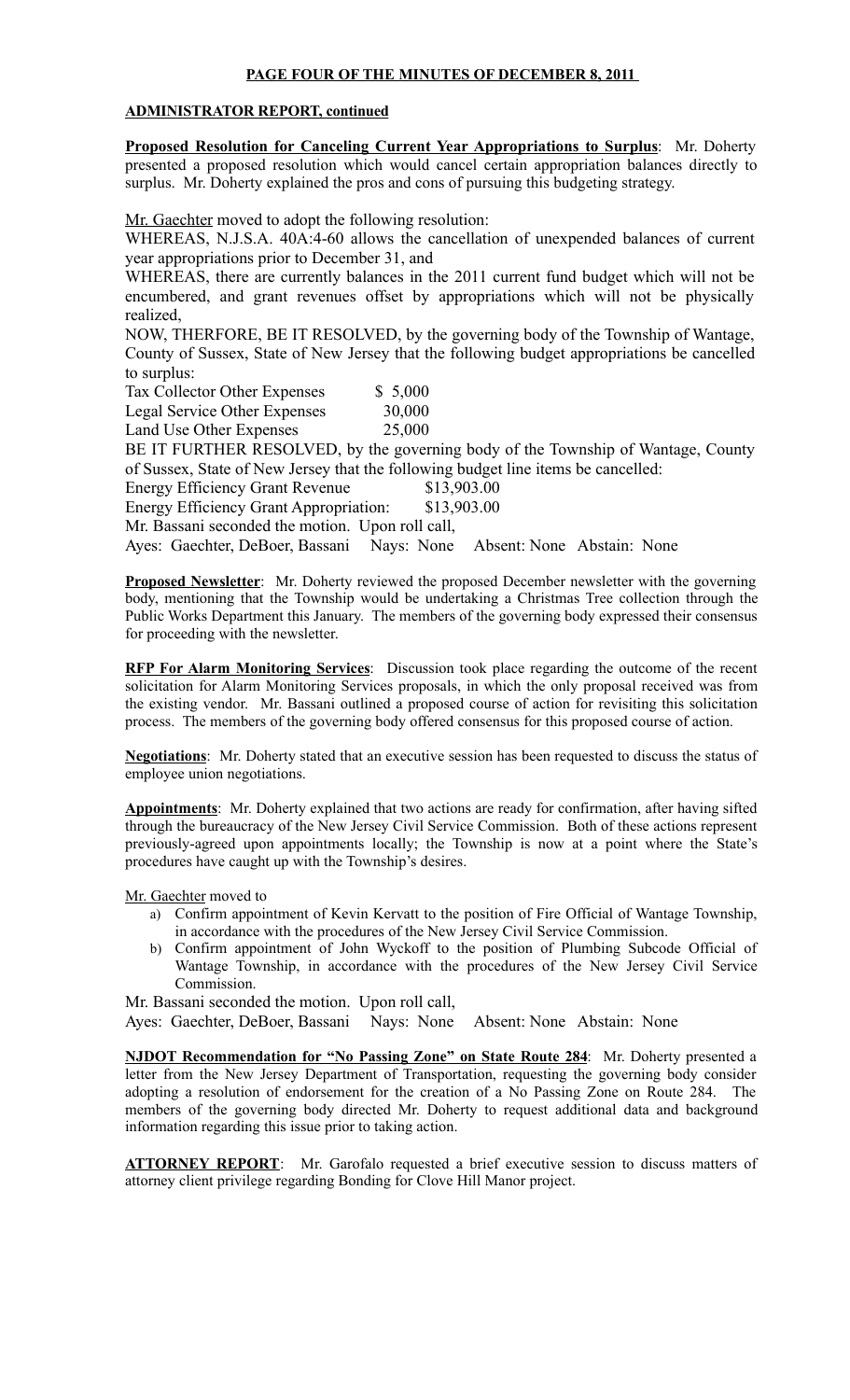### **PAGE FIVE OF THE MINUTES OF DECEMBER 8, 2011**

#### **COMMITTEE REPORTS**:

Mayor DeBoer updated the governing body on his efforts to secure a meeting with JCP&L and SREC to review the possibility of adjustments to service territory within Wantage Township for electric serviced providers. A meeting is being pursued for later this month.

Mr. Bassani reported progress on reviewing Construction Fee schedule amendments with Construction Official Patrick Stefanelli.

#### **OLD BUSINESS**

**Drainage Issue on Ryan Road**: Mr. Kevin Craig of 26 Ryan Road offered a presentation to the governing body regarding a drainage problem he is experiencing because of a covered pipe drainage system installed by his neighbor. General review and discussion regarding the details of Mr. Craig's situation took place, after which Mayor DeBoer requested that Township Engineer Harold Pellow review the situation and offer input.

**Renewal of Sussex Fire Department First Responder Agreement**: Sussex Fire Chief Dan Stoll and Wantage Fire Chief John Cannici agreed that the proposed agreement is close to finalization, and suggested that an informal meeting among the Fire Department personnel and Mr. Doherty would most likely achieve a completed contract for consideration of adoption in the near future. Mr. Garofalo confirmed that until such time a new agreement is reached and approved, the current existing contract terms would continue in effect.

**Approval of Section 125 Flexible Spending Account Plan**: Mr. Doherty reported that CFO Michelle La Starza has completed her review of available providers for this newly-mandated service option under state law, and has offered a recommendation for action. Discussion included possible procedures by which the members of the governing body would have an opportunity to review summaries of extensive statutes to better help them understand the details of actions arising from those new statutes. Mr. Doherty and Mr. Garofalo stated the best resources for this are the Local Finance Notice bulletins distributed by the New Jersey Division of Local Government Services, and the Mayor Advisories released from time to time by the New Jersey League of Municipalities.

#### Mr. Bassani moved to adopt **A RESOLUTION AUTHORIZING PRIME PAY AS ADMINISTRATOR OF THE MUNICIPALITY'S SECTION 125 - FLEXIBLE SPENDING ACCOUNTS IN ACCORDANCE WITH THE REGULATIONS PROMULGATED BY CHAPTER 78 OF THE LAWS OF THE STATE OF NEW JERSEY**:

WHEREAS, the Township of Wantage (hereinafter, the municipality) provides an Employee Health Benefits Program for eligible employees and their eligible dependents; and

WHEREAS, Chapter 78 of the laws of the State of New Jersey requires public entities to implement a Section 125 - Flexible Spending Accounts (FSA's) program in accordance with the rules promulgated by the United Sates Internal Revenue Service; and

WHEREAS, the Municipality's Benefits Consultant has performed due diligence and researched the marketplace for firms specializing in the administration of FSA's and developed a due diligence compliance report which quantifies the services provided by each potential firm, such work product made a part of this Resolution.

NOW, THEREFORE BE IT RESOLVED, by the Mayor and Committee of the Township of Wantage, County of Sussex, State of New Jersey, in accordance with the due diligence performed by the Municipal Administrative Team and the Municipal Benefits Consultant, the firm of Prime Pay is hereby appointed as Administrator for the Municipality's Section 125 - Flexible Spending Account, effective upon passage of this Resolution for a January 1, 2012 effective date; and

BE IT FURTHER RESOLVED, the Administrative Officer is hereby authorized to execute all documents necessary for the implementation; and

BE IT FURTHER RESOLVED, a certified copy of this Resolution shall be provided to the Municipal Finance Officer, Auditor and PIA Security Programs, Inc., 429 Hackensack Street, Carlstadt, NJ 07072, Benefits Consultant to the Municipality.

Mr. Gaechter seconded the motion. Upon roll call,

Ayes: Gaechter, DeBoer, Bassani Nays: None Absent: None Abstain: None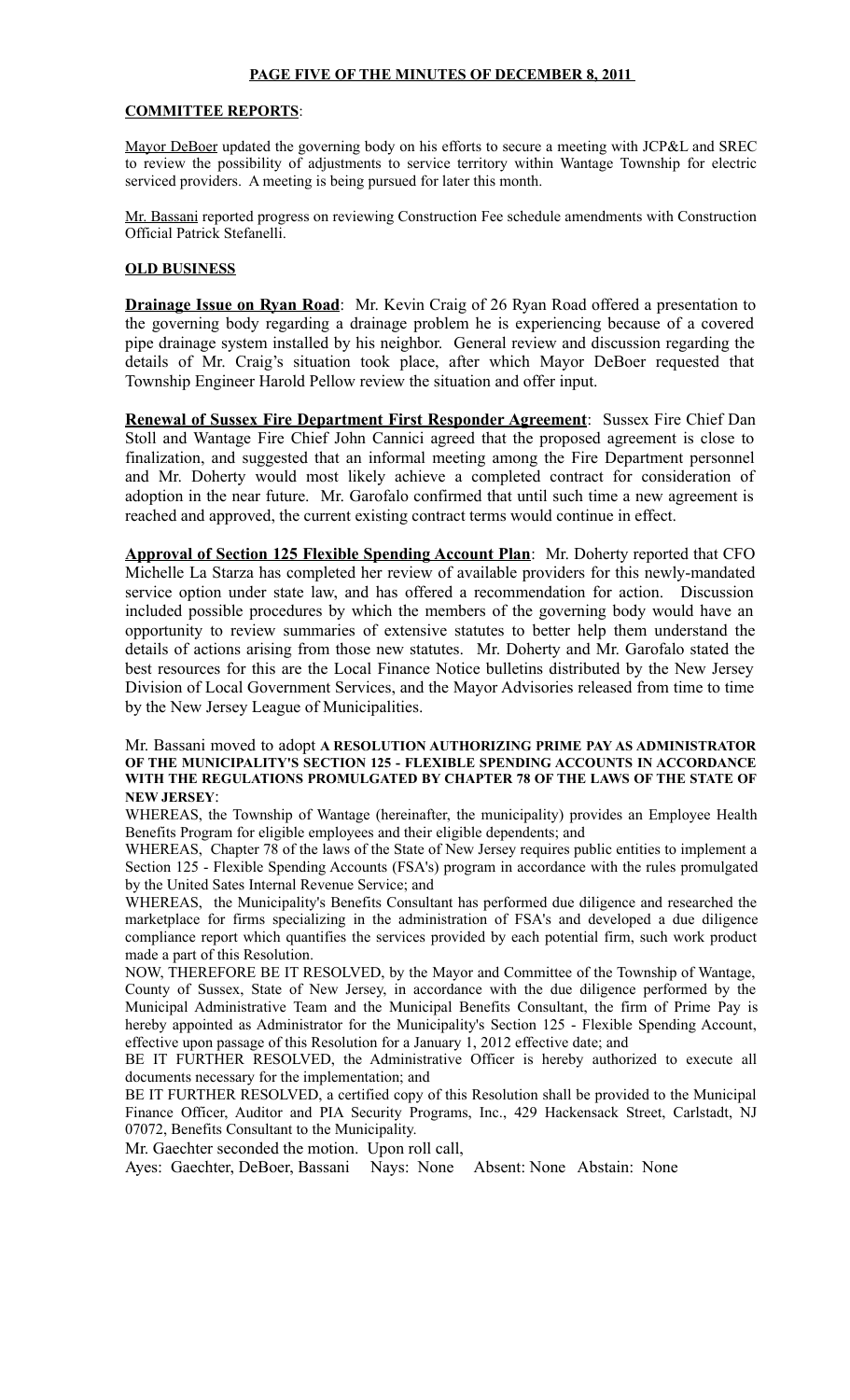### **PAGE SIX OF THE MINUTES OF DECEMBER 8, 2011**

#### **NEW BUSINESS**

#### **Final Adoption of Ordinance 2011-12: Solar Energy Ordinance**

Mr. Gaechter moved to adopt on final reading, Ordinance 2011-12 entitled "AN ORDINANCE AMENDING CHAPTER 13 OF THE COMPREHENSIVE LAND USE ORDINANCE OF THE TOWNSHIP OF WANTAGE TO PERMIT AND REGULATE MINOR SOLAR ENERGY SYSTEMS AND TO ALLOW MAJOR SOLAR ENERGY SYSTEMS AS A CONDITIONALLY PERMITTED USE". Mr. Bassani seconded the motion. Prior to roll call, Mayor DeBoer opened the meeting to the public for any questions or comments with respect to this proposed Ordinance.

Mr. William Gettler, Gemmer Road, presented concerns with respect to the proposed ordinance being given consideration, including references to distributed solar energy systems, repetition of subsection numbering in Ordinance 2011-12 and 2011-13, maximum size of systems and their impact on sunny days, ground-mounted versus roof-mounted systems, labeling, the requirement for a 90 day time period provided within the ordinance, the involvement of the construction official in the process, the prohibition against front yard locations, the Zoning Officer's involvement in the process, a reference to 'as set forth below" in the ordinance which Mr. Gettler claimed then has nothing set forth below. The members of the governing body and Mr. Garofalo offered responses to Mr. Gettler's observations and comments.

When Mr. Gettler's input and observations had continued for 18 minutes, with no end in sight to the observations and comments being offered, Mr. Garofalo suggested that the governing body could if they so choose, take the position of proceeding with consideration of adoption for this ordinance at this time, and invite Mr. Gettler to submit his comments and observations in writing. Mr. Garofalo pointed out that a number of Mr. Gettler's observations fall under the category of adjustments that can be made during the codification phase of an adopted ordinance without impacting the basic integrity of the ordinance as adopted. Mr. Doherty stated that any of Mr. Gettler's comments or observations which would involve a substantive change to the ordinance, could then be presented to the governing body for consideration of amendment thereafter without holding up the adoption of a time sensitive item of regulation. The members of the governing body expressed general consensus that this would be an appropriate course of action to follow, and invited Mr. Gettler to submit his observations and comments in writing.

Mr. Gettler declined to do so.

Mayor DeBoer asked if anyone else had any questions or comments regarding this proposed Ordinance.

Mr. Douglas Ricker, Beemer Road, offered comments regarding the fencing in of systems. Mr. Gaechter offered a response to this observation. Mr. Ricker then asked if this ordinance would allow solar farms to exist in Wantage. The members of the governing body explained that this was, in fact, one of the main purposes of the ordinance, to regulate such projects.

There being no one else present wishing to address the governing body on this proposed Ordinance, Mayor DeBoer requested a roll call on the motion. Upon roll call, Ayes: Gaechter, DeBoer, Bassani Nays: None Absent: None Abstain: None

### **Final Adoption of Ordinance 2011-13: Wind Energy Ordinance**

Mr. Gaechter moved to adopt on final reading, Ordinance 2011-13 entitled "AN ORDINANCE AMENDING CHAPTER 13 OF THE COMPREHENSIVE LAND USE ORDINANCE OF THE TOWNSHIP OF WANTAGE TO PERMIT AND REGULATE SMALL WIND ENERGY SYSTEMS AS A CONDITIONALLY PERMITTED USE". Mr. Bassani seconded the motion. Prior to roll call, Mayor DeBoer opened the meeting to the public for any questions or comments with respect to this proposed Ordinance.

Mr. Gettler stated his belief that this ordinance was full of problems.

Mr. Ricker expressed concern regarding large propellers.

There being no one else present wishing to address the governing body on this proposed Ordinance, Mayor DeBoer requested a roll call on the motion. Upon roll call, Ayes: Gaechter, DeBoer, Bassani Nays: None Absent: None Abstain: None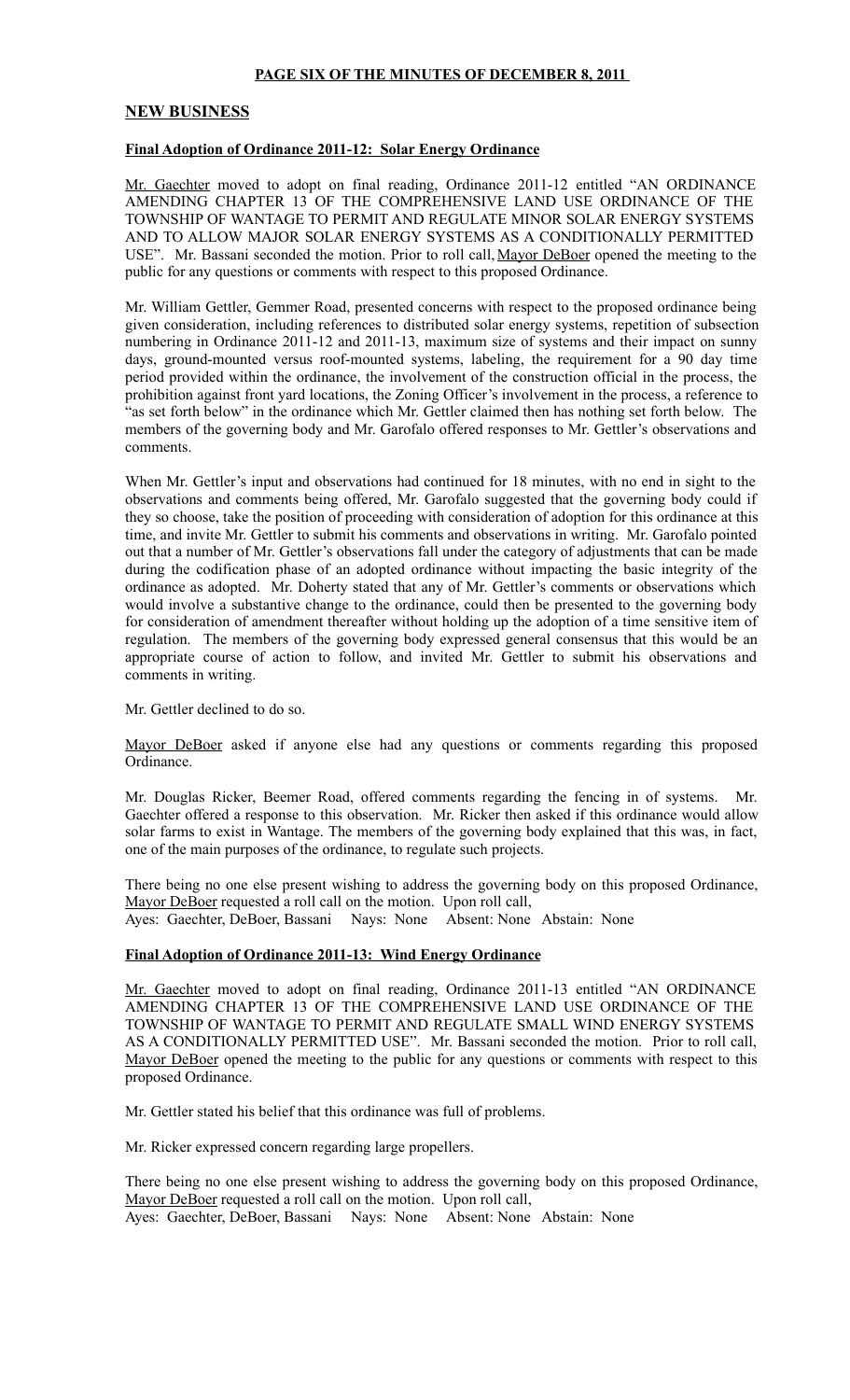### **PAGE SEVEN OF THE MINUTES OF DECEMBER 8, 2011**

### **NEW BUSINESS, continued**

### **Final Adoption of Ordinance 2011-15: Salary Amendment**

Mr. Bassani moved to adopt on final reading, Ordinance 2011-15 entitled "ORDINANCE FIXING THE SALARIES OF OFFICERS AND EMPLOYEES OF THE TOWNSHIP OF WANTAGE, COUNTY OF SUSSEX AND STATE OF NEW JERSEY, FOR THE YEAR 2011 and 2012".

Mr. Gaechter seconded the motion. Prior to roll call, Mayor DeBoer opened the meeting to the public for any questions or comments with respect to this proposed Ordinance. There being no one present wishing to address the governing body on this proposed Ordinance, Mayor DeBoer closed the meeting to the public and requested a roll call vote. Upon roll call,

Ayes: Gaechter, DeBoer, Bassani Nays: None Absent: None Abstain: None

#### **Final Adoption of Ordinance 2011-16: Wood Burning Stove Ordinance**

Mr. Bassani moved to adopt on final reading, Ordinance 2011-16 entitled "AN ORDINANCE AMENDING CHAPTER 13 OF THE COMPREHENSIVE LAND USE ORDINANCE OF THE TOWNSHIP OF WANTAGE TO PERMIT AND REGULATE OUTDOOR WOOD BURNING FURNACES", with a final hearing date scheduled for December 8, 2011.

Mr. Gaechter seconded the motion. Prior to roll call, Mayor DeBoer opened the meeting to the public for any questions or comments with respect to this proposed Ordinance.

Rudy solar, Mt. Salem Road, expressed the opinion that the proposed ordinance was not needed; expressed opposition to the proposed 300 foot from property line restriction, objected to the removal of any existing stove, expressed opposition to the 10-acre requirement; and objected to the proposed dates for seasonal use of the outdoor stoves.

Mr. Gaechter explained that any existing outdoor stoves are grandfathered. The governing body members expressed consensus for removing the words "authorized installer", and Mr. Garofalo confirmed that doing so represents a minor variation in the proposed ordinance which does not affect the integrity of the adoption process this evening. The members of the governing body stated that any applicant who has a good case to present regarding any of Mr. Solar's expressed concerns always has the option of seeking a variance before the Land Use Board.

Mr. Ricker stated his agreement with Mr. Solar's comments.

Mr. Gettler expressed his dislike for the proposed ordinance. Mr. Gettler stated his belief that regulating against the burning of "resin" compromises the ability of any person to use an outdoor stove. Mr. Gettler also expressed concern regarding wording in the ordinance as it relates to wood pellets use.

Mr. Gaechter expressed disagreement with Mr. Gettler's interpretation of the proposed ordinance.

There being no one else present wishing to address the governing body on this proposed ordinance, Mayor DeBoer closed the meeting to the public and requested a roll call vote. Upon roll call, Ayes: Gaechter, DeBoer, Bassani Nays: None Absent: None Abstain: None

**Approval of Minutes:** Mr. Bassani moved to approve the minutes of the Regular and Executive session minutes of the Wantage governing body meeting held on November 10, 2011. Mr. Gaechter seconded the motion. Upon roll call, Ayes: Gaechter, DeBoer, Bassani Nays: None Absent: None Abstain: None

### **OPEN PUBLIC SESSION**

Mayor DeBoer opened the meeting to the public at this time, for any questions or comments involving the good and welfare of the community.

Mr. Solar asked if the members of the governing body were aware of a meeting being held on Monday at High Point Regional High School regarding use of school budget surplus.

The members of the governing body indicated they were indeed aware of that meeting.